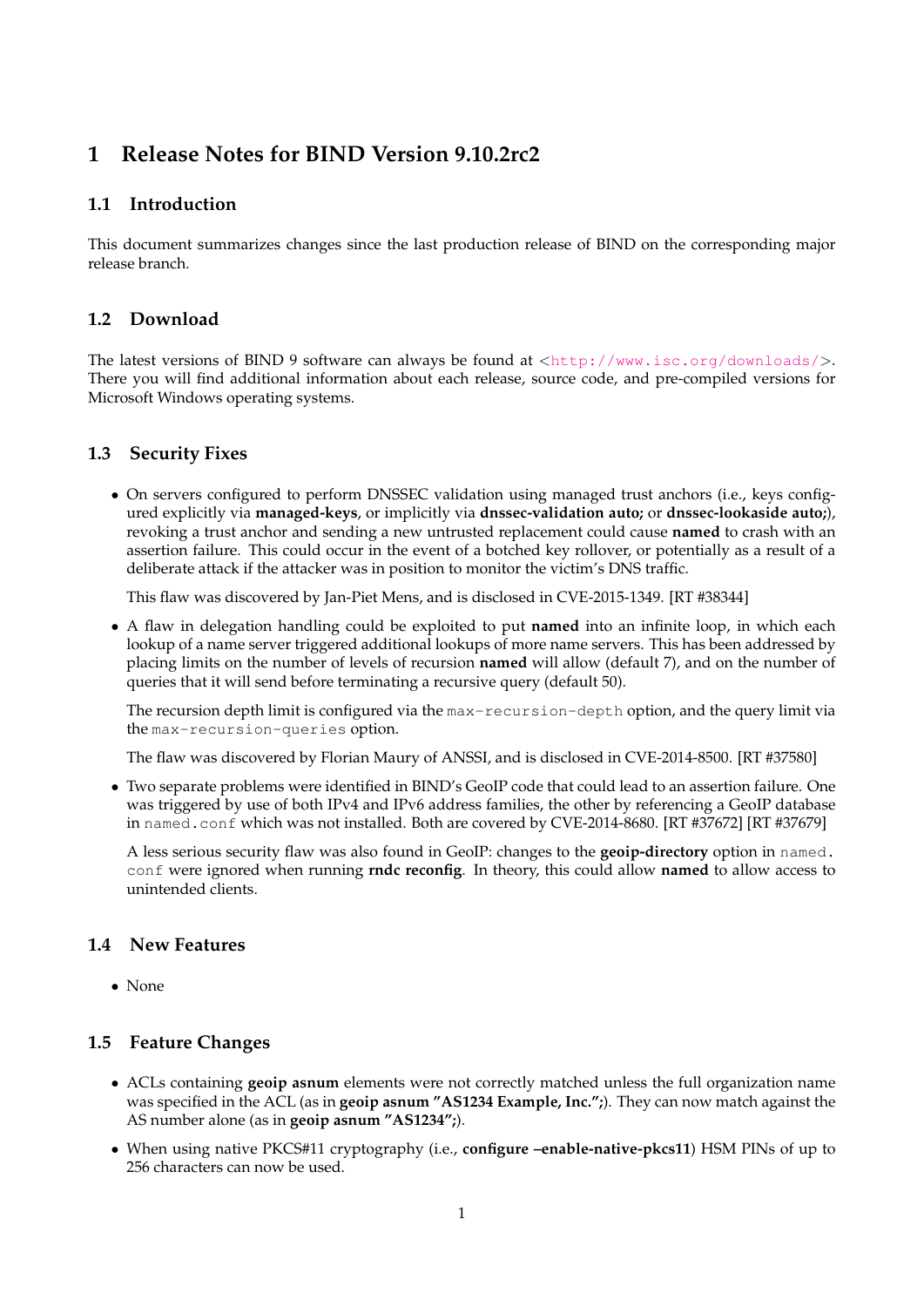- NXDOMAIN responses to queries of type DS are now cached separately from those for other types. This helps when using "grafted" zones of type forward, for which the parent zone does not contain a delegation, such as local top-level domains. Previously a query of type DS for such a zone could cause the zone apex to be cached as NXDOMAIN, blocking all subsequent queries. (Note: This change is only helpful when DNSSEC validation is not enabled. "Grafted" zones without a delegation in the parent are not a recommended configuration.)
- NOTIFY messages that are sent because a zone has been updated are now given priority above NO-TIFY messages that were scheduled when the server started up. This should mitigate delays in zone propagation when servers are restarted frequently.
- Errors reported when running **rndc addzone** (e.g., when a zone file cannot be loaded) have been clarified to make it easier to diagnose problems.
- Added support for OPENPGPKEY type.
- When encountering an authoritative name server whose name is an alias pointing to another name, the resolver treats this as an error and skips to the next server. Previously this happened silently; now the error will be logged to the newly-created "cname" log category.
- If named is not configured to validate the answer then allow fallback to plain DNS on timeout even when we know the server supports EDNS. This will allow the server to potentially resolve signed queries when TCP is being blocked.

## **1.6 Bug Fixes**

- **dig**, **host** and **nslookup** aborted when encountering a name which, after appending search list elements, exceeded 255 bytes. Such names are now skipped, but processing of other names will continue. [RT #36892]
- The error message generated when **named-checkzone** or **named-checkconf -z** encounters a \$TTL directive without a value has been clarified. [RT #37138]
- Semicolon characters (;) included in TXT records were incorrectly escaped with a backslash when the record was displayed as text. This is actually only necessary when there are no quotation marks. [RT #37159]
- When files opened for writing by **named**, such as zone journal files, were referenced more than once in named.conf, it could lead to file corruption as multiple threads wrote to the same file. This is now detected when loading named.conf and reported as an error. [RT #37172]
- **dnssec-keygen -S** failed to generate successor keys for some algorithm types (including ECDSA and GOST) due to a difference in the content of private key files. This has been corrected. [RT #37183]
- UPDATE messages that arrived too soon after an **rndc thaw** could be lost. [RT #37233]
- Forwarding of UPDATE messages did not work when they were signed with SIG(0); they resulted in a BADSIG response code. [RT #37216]
- When checking for updates to trust anchors listed in managed-keys, **named** now revalidates keys based on the current set of active trust anchors, without relying on any cached record of previous validation. [RT #37506]
- Large-system tuning (**configure –with-tuning=large**) caused problems on some platforms by setting a socket receive buffer size that was too large. This is now detected and corrected at run time. [RT #37187]
- When NXDOMAIN redirection is in use, queries for a name that is present in the redirection zone but a type that is not present will now return NOERROR instead of NXDOMAIN.
- When a zone contained a delegation to an IPv6 name server but not an IPv4 name server, it was possible for a memory reference to be left un-freed. This caused an assertion failure on server shutdown, but was otherwise harmless. [RT #37796]